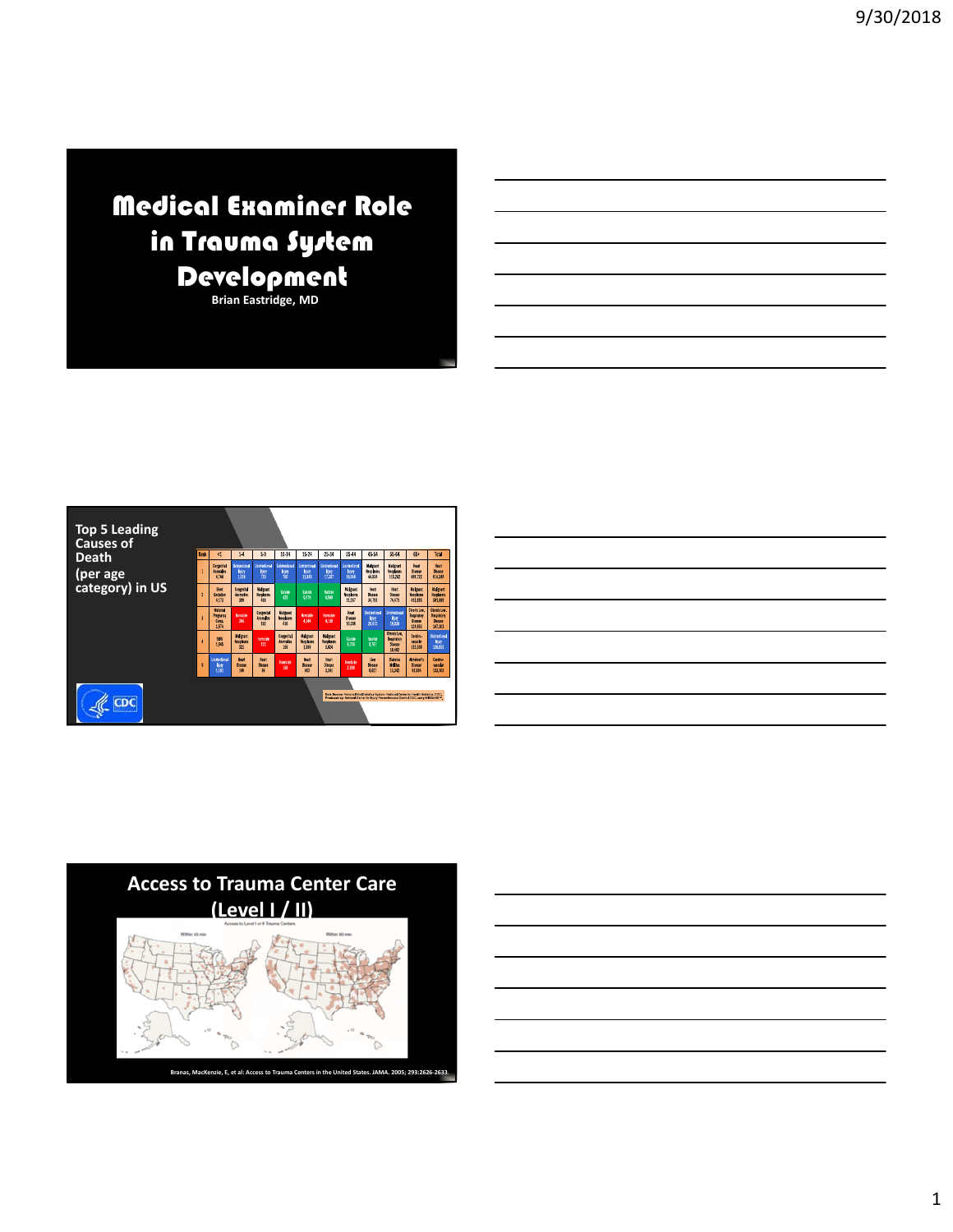## National Trauma System Vision



A unified effort is needed to ensure the delivery of optimal trauma care to save the lives of Americans injured within the United States and on the battlefield.

## **Trauma System Scope of the Problem**

- Potentially survivable injuries US military operations – 1,273 / 4,574 (27.6%)
- Potentially survivable injuries US civilian population 2014  $-147,790 \times 0.276 = 40$



*A National Trauma Care System: Integrating Military and Civilian Trauma Systems to Achieve Zero Preventable Deaths after Injury*

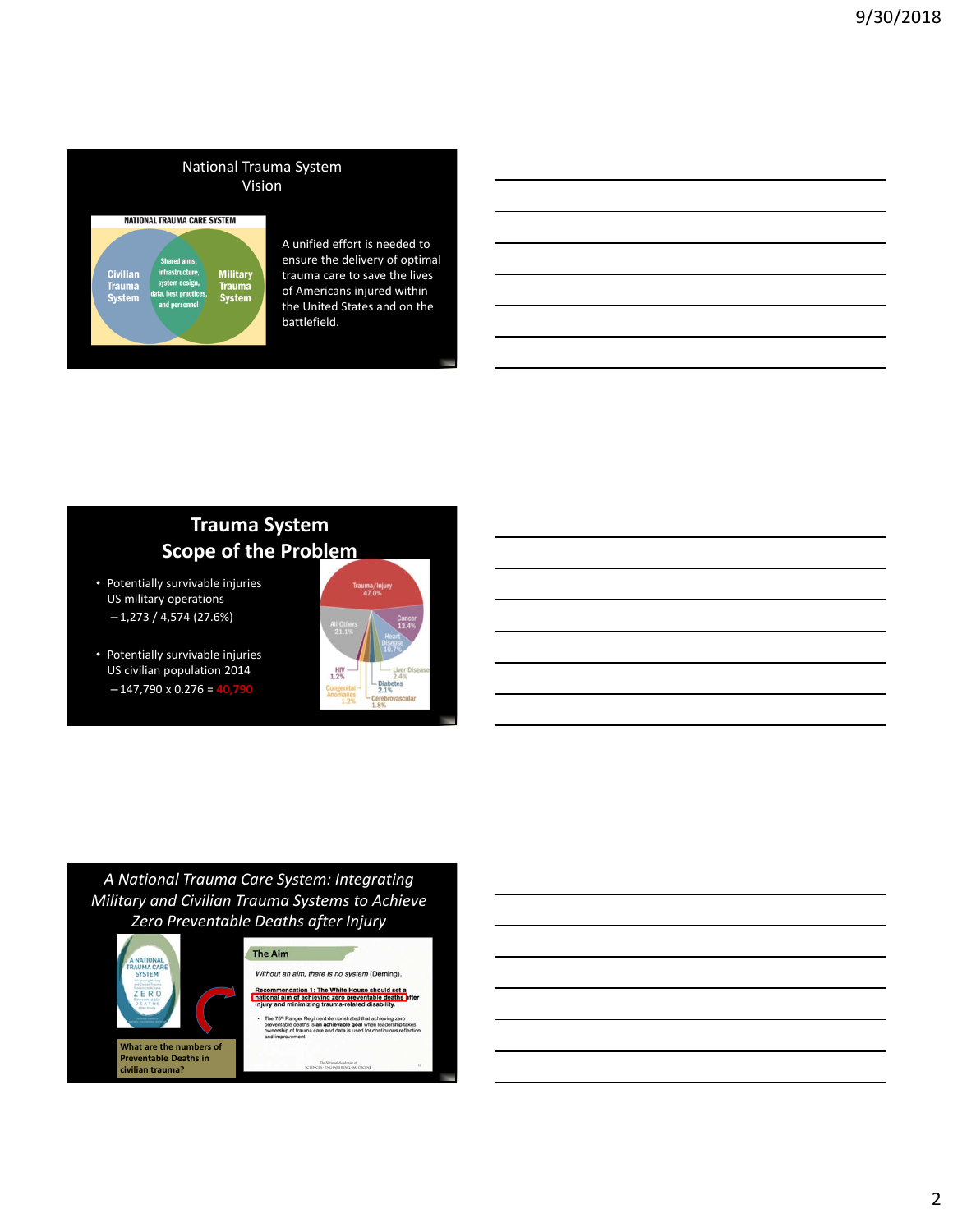### **Gap**:

**NASEM Zero Preventable Death Specific ME Recommendations**

Linkages are incomplete or entirely missing among prehospital care; hospital-based acute care; rehabilitation; and medical examiner data. "A critical but often neglected source of data particularly in civilian systems—is autopsy reports on trauma deaths, which could be used to determine the preventability of fatalities based on a common, accepted lexicon."

**Recommendation 5**: The Secretary of Health and Human Services and the Secretary of Defense, together with their governmental, private, and academic partners, should work jointly to ensure that military and civilian trauma systems collect and share common data spanning the entire continuum of care





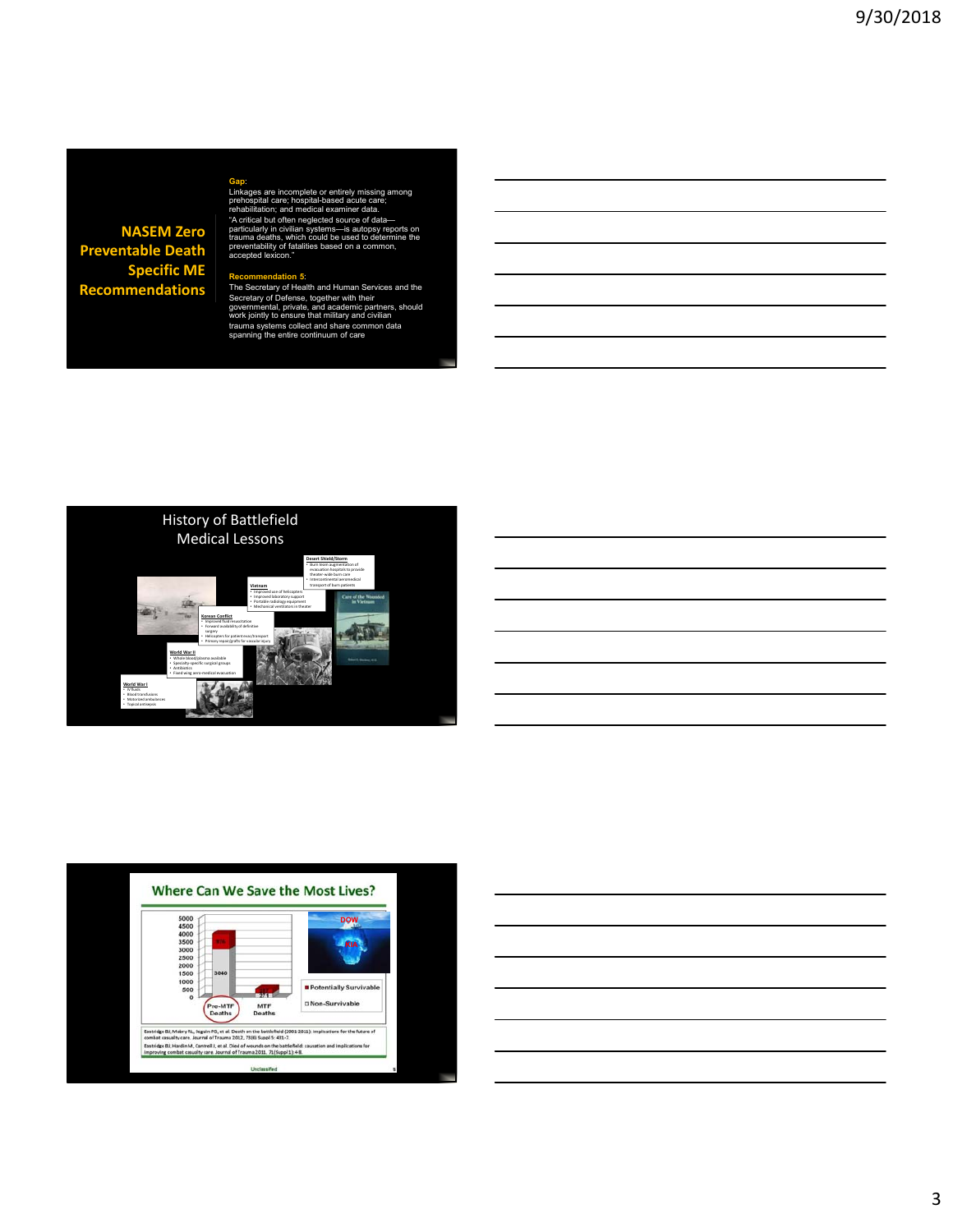







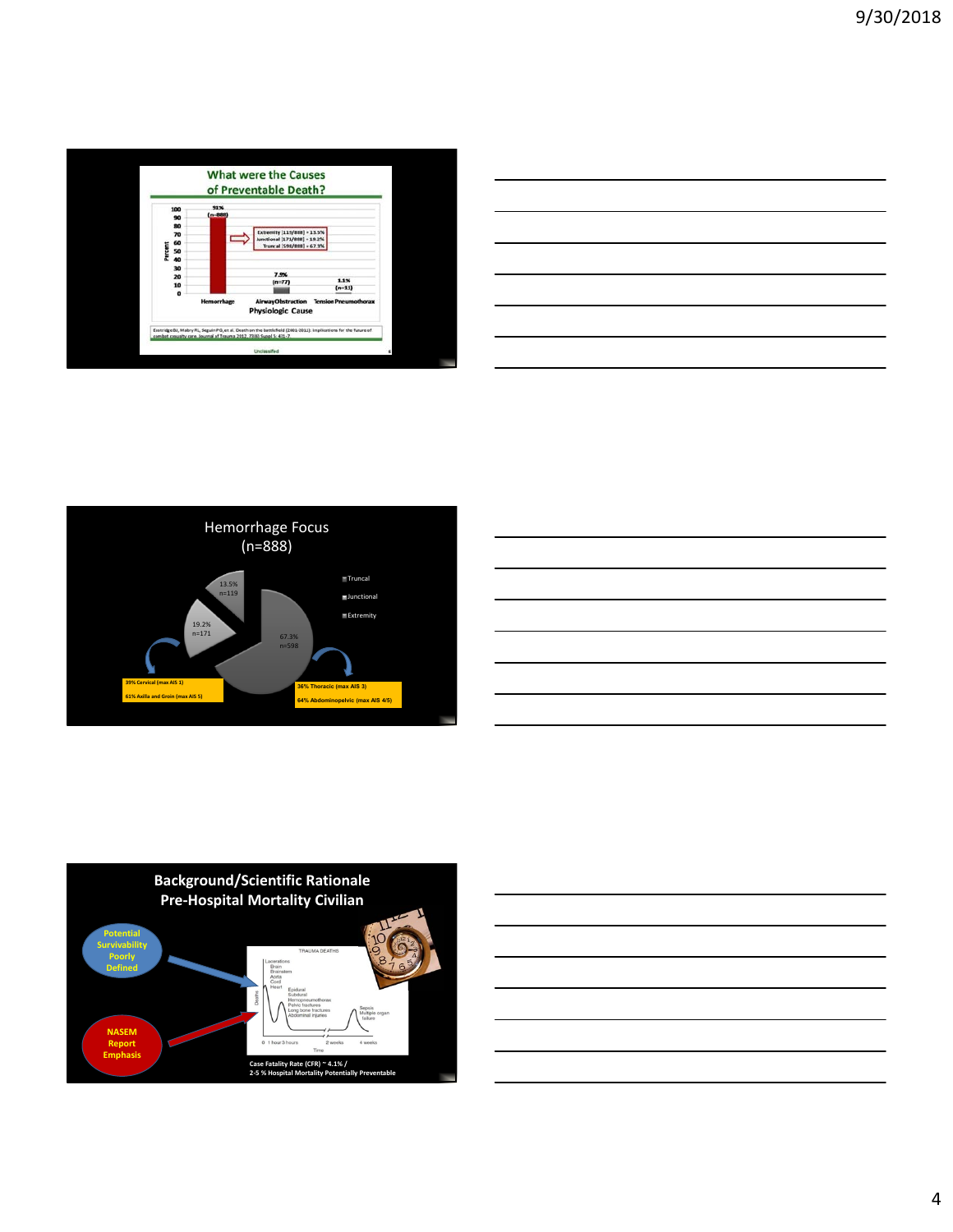## **Civilian Injury Death Pre‐Hospital Immediate Deaths Civilian Pre‐Hospital Death 46 45 <sup>42</sup> <sup>39</sup>** CNS HEMORRHAGE<br>Trunkey Meislin Sauaia nkey Me **Sauaia A, Moore FA, Moore EE, Moser KS, Brennan R, Read RA, Pons PT. Epidemiology of trauma deaths: a reassessment.** *J Trauma***1995;38(2):185–193. Meislin H, Criss EA, Judkins D, Berger R, Conroy C, Parks B, Spaite DW, Valenzuela TD. Fatal trauma: the modal distribution of time to death is a function of patient demographics and regional resources.** *J Trauma* **1997;43(3):433–440. Trunkey DD, Lim RC. Analysis of 425 consecutive trauma fatalities: an autopsy study.** *J Am Coll Emerg Phys* **1974;3(6):368–371**.

| and the control of the control of the control of the control of the control of the control of the control of the |  |  |
|------------------------------------------------------------------------------------------------------------------|--|--|
|                                                                                                                  |  |  |
| $\overline{\phantom{a}}$                                                                                         |  |  |
|                                                                                                                  |  |  |
|                                                                                                                  |  |  |
|                                                                                                                  |  |  |



## **Survivability (Optimal Anatomic / Physiologic)**

**Assumption: Optimal Resuscitative / Surgical Conditions Non‐Survivable**

## **Head / Neck**

- Decapitation
- Brain evisceration
- Head crush with skull fragmentation and extensive parenchymal brain destruction
- Transection spinal cord C3 and above

## **Torso**

- Torso dismemberment – Torso crush with extensive injury / loss of investing soft tissue associated with massive internal organ injury / avulsion
- Cardiac avulsion – Aortic injury, uncontained by mediastinum
- Liver avulsion
- Massive open pelvis with major vascular injury / hemi‐pelvectomy